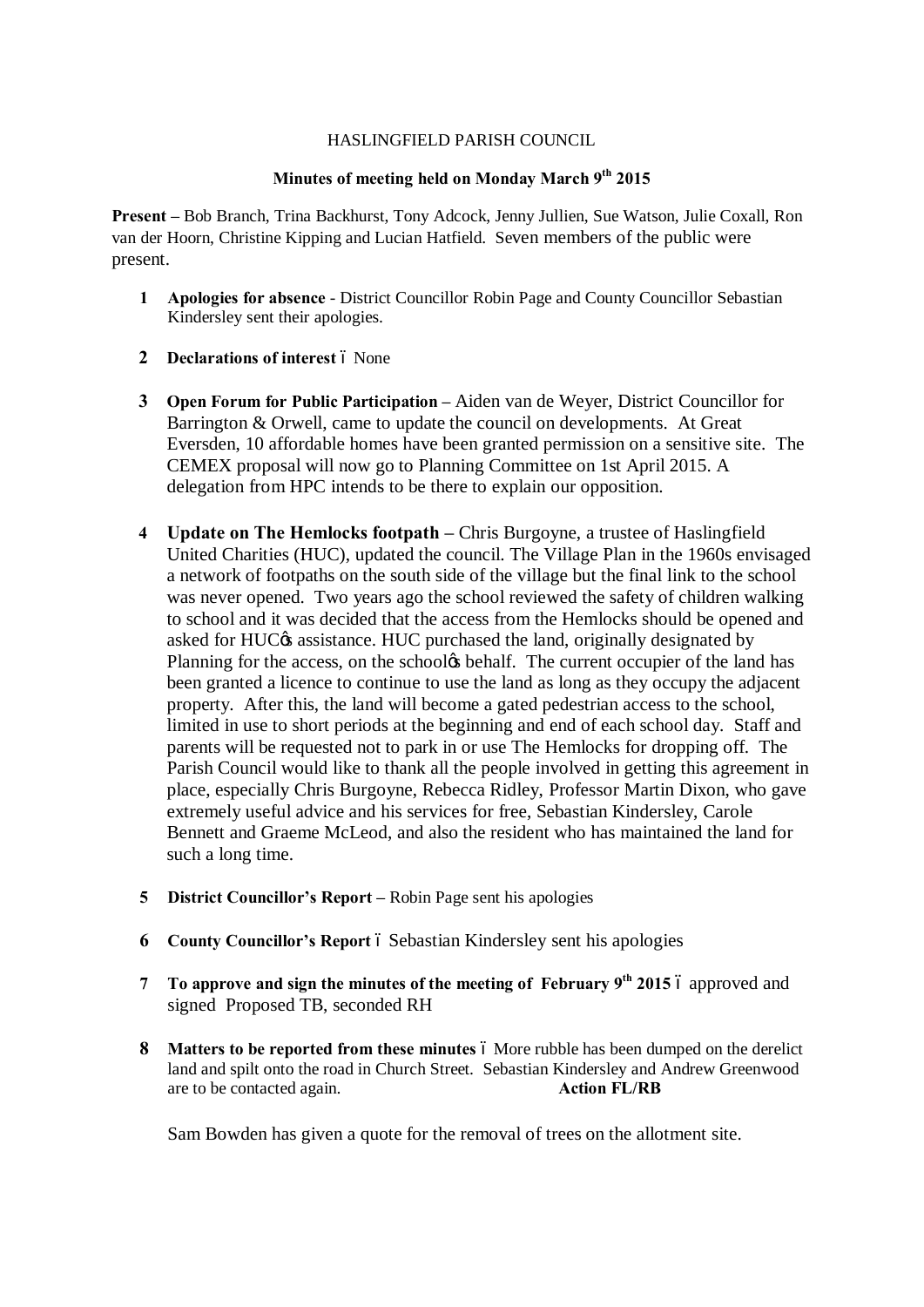**9 Planning applications and decisions –C/11/40/45** 6 2 The Knapp, application to undertake tree work in a conservation area; approved. **S/0410/15/RM, S/0409/15/RM** – Former Bayer Crop Science Site, phase 1 and 3 (132 dwellings) and phase 3 (14 dwellings), application for the approval of reserved matters comprising layout, scale, appearance and landscaping 6 no comment.

Permissions granted by SCDC: S/0032/15/PB 6 Grove Farm Barn, Church Street, prior approval for change of use of barn to two dwellings and associated operational development; 02/03/2015. **S/2870/14/FL –** Recreation Ground, New Road – installation of floodlighting on two tennis courts and construction of an extra court at Haslingfield Tennis Club; 12/02/2015.

- **10 Additional matters for discussion**  $\acute{o}$  Funding for the proposed A10 cycle route to Harston was discussed. City Deal funding has been turned down, although a cycle route is crucial to the success of the planned A10 corridor developments. Money will be sought from other avenues, including possible Section 106 money from the Trumpington Meadows development. A meeting with James Fisher will be arranged to find out details of available funding options. Sebastian Kindersley and John Pym will be contacted for an update. **Action RB/LH** People have been observed with dogs on the Recreation Ground. The PC asks to public to be mindful that this is a danger to children's health and to kindly desist from bringing their dogs there. It was mentioned that two people wearing suits had been observed getting onto bicycles in the Village Hall car park, before cycling off, leaving their cars parked on site all day.
- **11 Village Hall refurbishment update –** The Village Hall refurbishment is now nearly complete, except for painting the windows. Separate solutions and quotations will be sought for the outstanding issues of improving shower water pressure and water heating/control in the whole building.
- **12 Connections Bus Financing** 6 Tony Adcock and the clerk had a meeting with Alan Webb from Connections, Peter di Mambro (Chairman) and Kim Quince (clerk), from Harlton PC to discuss financing of the Bus Project. Peter di Mambro will ask Harlton PC to commit to contributing £1000 per year to the cost of the service, to be reviewed every November. To help with their cash flow it was agreed that the next instalment could be paid in October 2015.
- **13 Local Council Awards Scheme** 6 There has been a change of legislation at NALC and Haslingfield, along with other participating councils, is now re-registered at Foundation level. A decision will be made as to whether we would like to progress to the next level in February 2016. For the time being, we will carry on as we are.
- **14 Traffic Calming Delay/Remodelling** 6 Bob Branch circulated Skanska notes from Richard Bensley. The planned works on Barton Road have been put on hold, pending further consultation about layout of the chicanes. The designs will be revisited and adjusted as appropriate. All agreed that outliers would be used, rather than speed bumps. These were resisted as the shallow clay foundations beneath some of the older houses should not be shaken. £590 for Stages 1 & 2 will be taken out of the grant and a further £835 will be taken on completion.